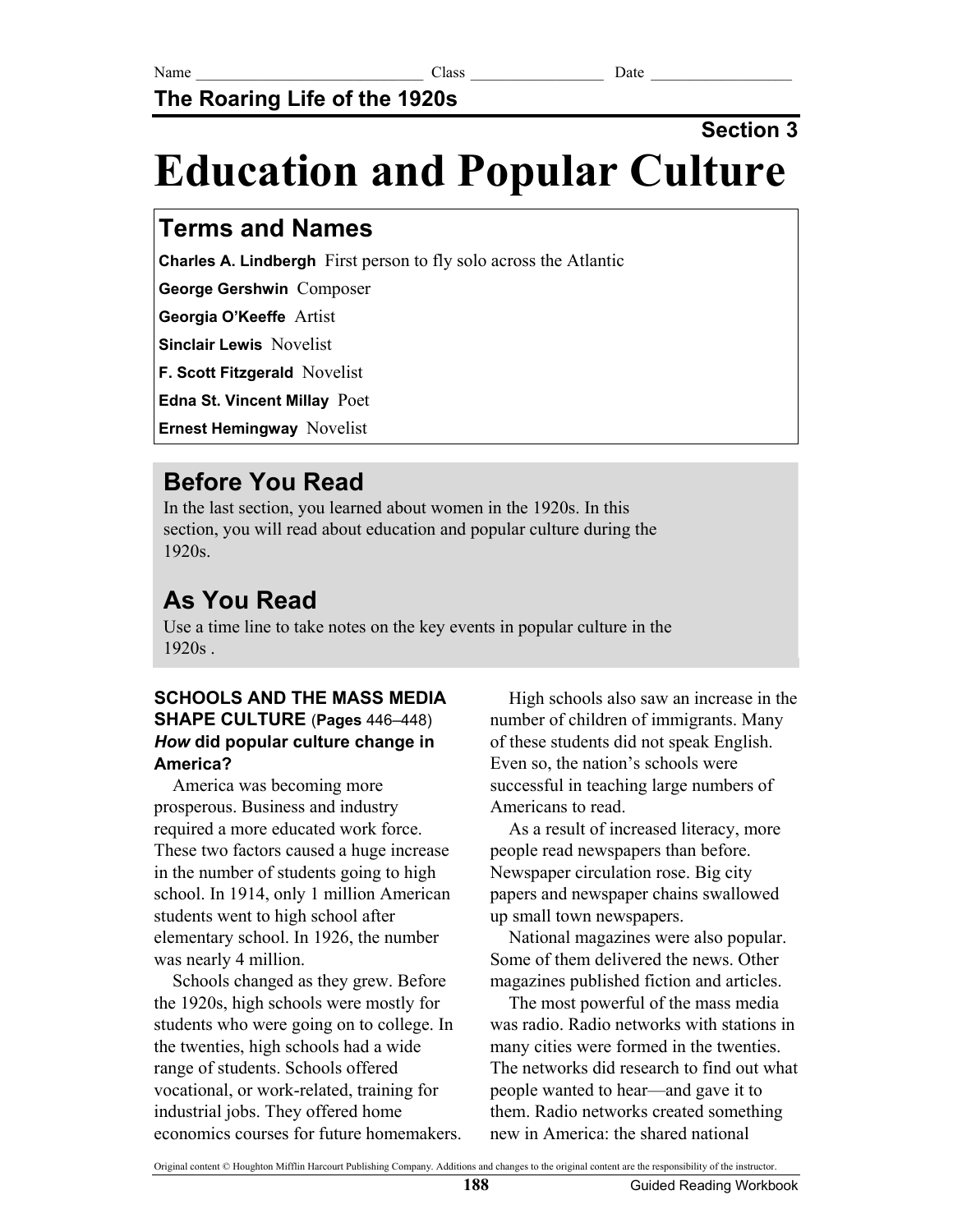experience of hearing things as they happened. By 1930, 40 percent of American households had radios.

 1. What was an effect of increased literacy in the United States?

#### **AMERICA CHASES NEW HEROES AND OLD DREAMS** (**Pages** 448–451) *Who* **was Charles Lindbergh?**

 $\overline{\phantom{a}}$  , where  $\overline{\phantom{a}}$  , where  $\overline{\phantom{a}}$  , where  $\overline{\phantom{a}}$ 

 $\overline{\phantom{a}}$  , where  $\overline{\phantom{a}}$  , where  $\overline{\phantom{a}}$  , where  $\overline{\phantom{a}}$ 

In the 1920s, Americans had more money and more free time than ever before. Fads, including puzzles and games, swept the nation. People also spent a great deal of money at sports events.

The twenties were called the Golden Age of Sports. Many talented athletes set new records. These athletes were portrayed as superheroes by the media. They became heroes to many Americans.

**Charles A. Lindbergh** thrilled the nation by becoming the first person to fly solo across the Atlantic Ocean. Lindbergh took off from New York City in his plane, *The Spirit of St. Louis*. After 33 hours, Lindbergh landed outside of Paris, France. On his return to the United States, Lindbergh became the idol of America. In an age of sensationalism and excess, Lindbergh stood for the honesty and bravery the nation seemed to have lost.

Even before the introduction of sound, movies became a national pastime. *The Jazz Singer*, the first movie with sound, was released in 1927. Walt Disney's *Steamboat Willie*, the first animated film with sound was made the next year. By 1930, the "talkies" had caused movie attendance to double.

In the 1920s, American artists broke away from European traditions. Eugene O'Neill wrote plays about the confusion of modern American life. Composer **George Gershwin** merged jazz with traditional elements creating music with a new American sound.

American painters recorded the America they saw and felt. Edward Hopper painted the loneliness of American life. **Georgia O'Keeffe** showed the grandeur of New York City. She later became famous for her paintings of the Southwest.

Many gifted American writers criticized American society. **Sinclair Lewis** was the first American to win a Nobel Prize for Literature. His novels *Main Street* and *Babbitt* made fun of middle-class America's conformity and materialism.

Novelist **F. Scott Fitzgerald** coined the term "Jazz Age" to describe the twenties. His books, such as *This Side of Paradise* and *The Great Gatsby*, showed the negative side of the age. But the poems of **Edna Vincent Millay** celebrated youth and freedom from traditional restrictions.

Some Americans disliked American culture so much they went to live abroad. Many gathered in Paris. The writer Gertrude Stein called them the Lost Generation. They included Fitzgerald and **Ernest Hemingway**. Hemingway introduced a tough, simple style of writing that changed American literature.

 2. Why did Lindbergh become an American idol?

 $\mathcal{L}_\text{max}$ 

 $\mathcal{L}_\text{max}$